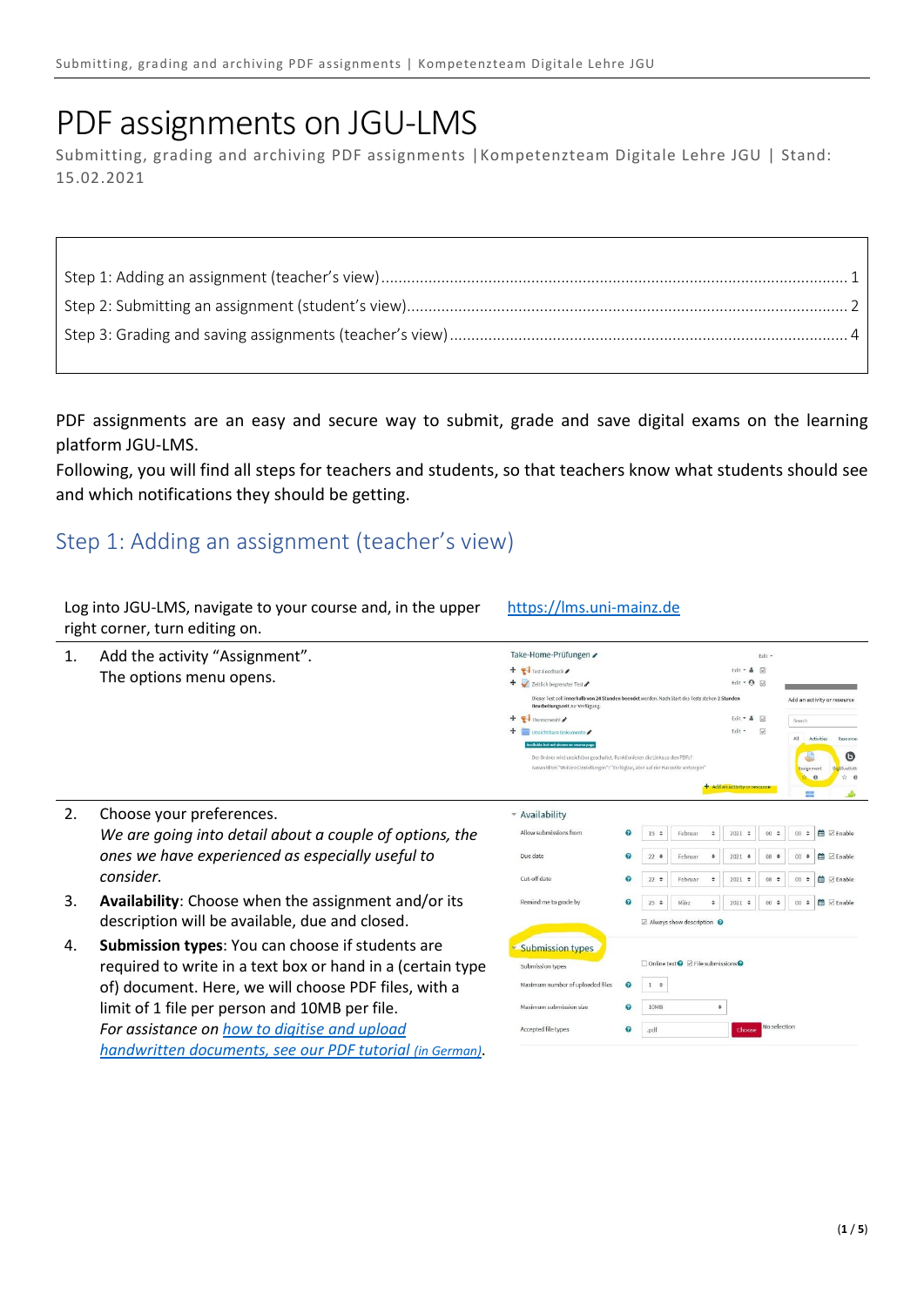- 5. **Feedback types**: You can choose which of the feedback types you want to give in the grading area.
- 6. **Submission settings**: Require students to click the submit button: If enabled, students will have to click a submit button to declare their submission as final. This allows students to keep a draft version of the submission on the system. If this setting is changed from "No" to "Yes" after students have already submitted, those submissions will be regarded as final.
- 7. Attempts reopened: Determines how student submission attempts are reopened. The available options are:
	- a) Never: The submission cannot be reopened.
	- b) Manually: The submission can be reopened by a teacher.
	- c) Automatically until pass: The submission is automatically reopened until the student achieves the grade to pass set in the gradebook for this assignment.
	- 8. **Notifications**: Notify graders about submissions: If enabled, graders (usually teachers) receive a message whenever a student submits an assignment, early, on time and late. Message methods are configurable.
- 9. Once you set up everything as you want it to be, you can save and close this menu.

| <b>Feedback types</b>                                    |                                                    |                                                                                                                     |
|----------------------------------------------------------|----------------------------------------------------|---------------------------------------------------------------------------------------------------------------------|
| Feedback types                                           |                                                    | <b>Example of Comments O</b> E Annotate PDF <b>O</b> E Offline grading worksheet <b>O</b> E Feedback files <b>O</b> |
| Comment inline                                           | $\bullet$                                          | No.                                                                                                                 |
| <b>Submission settings</b><br>×                          |                                                    |                                                                                                                     |
| Require students to click the submit<br>button           | Θ                                                  | No ≑                                                                                                                |
| Require that students accept the<br>submission statement | $\bm{v}$                                           | No $\bullet$                                                                                                        |
| Attempts reopened                                        | Θ                                                  | ۰<br>Never                                                                                                          |
|                                                          | Group submission settings                          |                                                                                                                     |
| Students submit in groups                                | Θ                                                  | No ÷                                                                                                                |
| <b>Notifications</b><br>v                                |                                                    |                                                                                                                     |
| Notily graders about submissions                         | $\bullet$                                          | No ÷                                                                                                                |
|                                                          | Notify graders about late submissions<br>$\bullet$ | No ¢                                                                                                                |
| Default setting for "Notify students"                    | 9                                                  | Yes $\div$                                                                                                          |

## <span id="page-1-0"></span>Step 2: Submitting an assignment (student's view)

Prepare you document and save it in its native format, e.g. DOCX, XLSX, JPG. Now, save it as a PDF. This way you can come back to the original and edit it, rather than start from scratch if you would have only saved it as a PDF file.

PDF assignment

*For assistance on [how to digitise and upload handwritten documents, see our PDF tutorial](https://lehre.uni-mainz.de/files/2021/01/22-01-2021_Pruefungsdokumente_digitalisieren.pdf) [\(in German\)](https://lehre.uni-mainz.de/files/2021/01/22-01-2021_Pruefungsdokumente_digitalisieren.pdf)*.

1. To submit a document, navigate to your course, scroll to the assignment (or click on the calendar entry) and click the assignment.

What you find on the submission page, all be it a little small, are the specifications set by your teacher, in our example: 1 PDF file with a maximum size of 10 MB.

- 2. Drag and drop your file into the box.
- 3. Save changes.
- 4. You will receive an email, telling you the title of the course, the type of activity and the title of the activity. To double check or change your submission (if this possibility was set in the preferences), click "status".

|                                                                                 |                          | ⊡  ≛   8<br>Dateien              |                                                  |            |           |                  |                               | . .          |
|---------------------------------------------------------------------------------|--------------------------|----------------------------------|--------------------------------------------------|------------|-----------|------------------|-------------------------------|--------------|
|                                                                                 |                          | Name                             |                                                  |            | ٠         | Last modified    | Size<br>×                     | Туре         |
|                                                                                 |                          | Έ                                | 22-01-2021 Pruefungsdokumente digitalisieren.pdf |            |           | 15.02.2021 18:00 | 212.1KB                       | PDF-Dokument |
|                                                                                 |                          | Accepted file types:             |                                                  |            |           |                  |                               |              |
|                                                                                 |                          | PDF document.off<br>Save changes | Cancel                                           |            |           |                  |                               |              |
|                                                                                 |                          |                                  |                                                  |            |           |                  |                               |              |
|                                                                                 |                          |                                  |                                                  |            |           |                  |                               |              |
|                                                                                 |                          |                                  |                                                  |            |           |                  |                               |              |
|                                                                                 |                          |                                  |                                                  |            |           |                  |                               |              |
| $\uparrow$                                                                      | A<br>↓<br>÷              |                                  | You have submitted your assignment submissio     |            |           | 困                | O                             | $\times$     |
| Nachricht                                                                       | Hilfe                    |                                  | Was möchten Sie tun?                             |            |           |                  |                               |              |
| $\leftrightarrow$<br>×                                                          |                          | 山                                | ٩b                                               | ρ          | $A^{(1)}$ |                  |                               |              |
| Antworten                                                                       | QuickSteps               | Verschieben                      | Markierungen                                     | Bearbeiten | Sprache   | Zoom             |                               |              |
| ⊞<br>Datei<br>Löschen                                                           | QuickSteps <sub>IS</sub> |                                  |                                                  |            |           | Zoom             |                               | $\wedge$     |
|                                                                                 |                          |                                  |                                                  |            |           |                  |                               |              |
| You have submitted your assignment submission for PDF assignment<br>noreply-lms |                          |                                  |                                                  |            |           | ↰                | $\spadesuit$<br>$\rightarrow$ |              |

You have submitted an assignment submission for 'PDF assignment.

You can see the status of your assignment submission

Moo Sandbox ->Assignment ->PDF assignment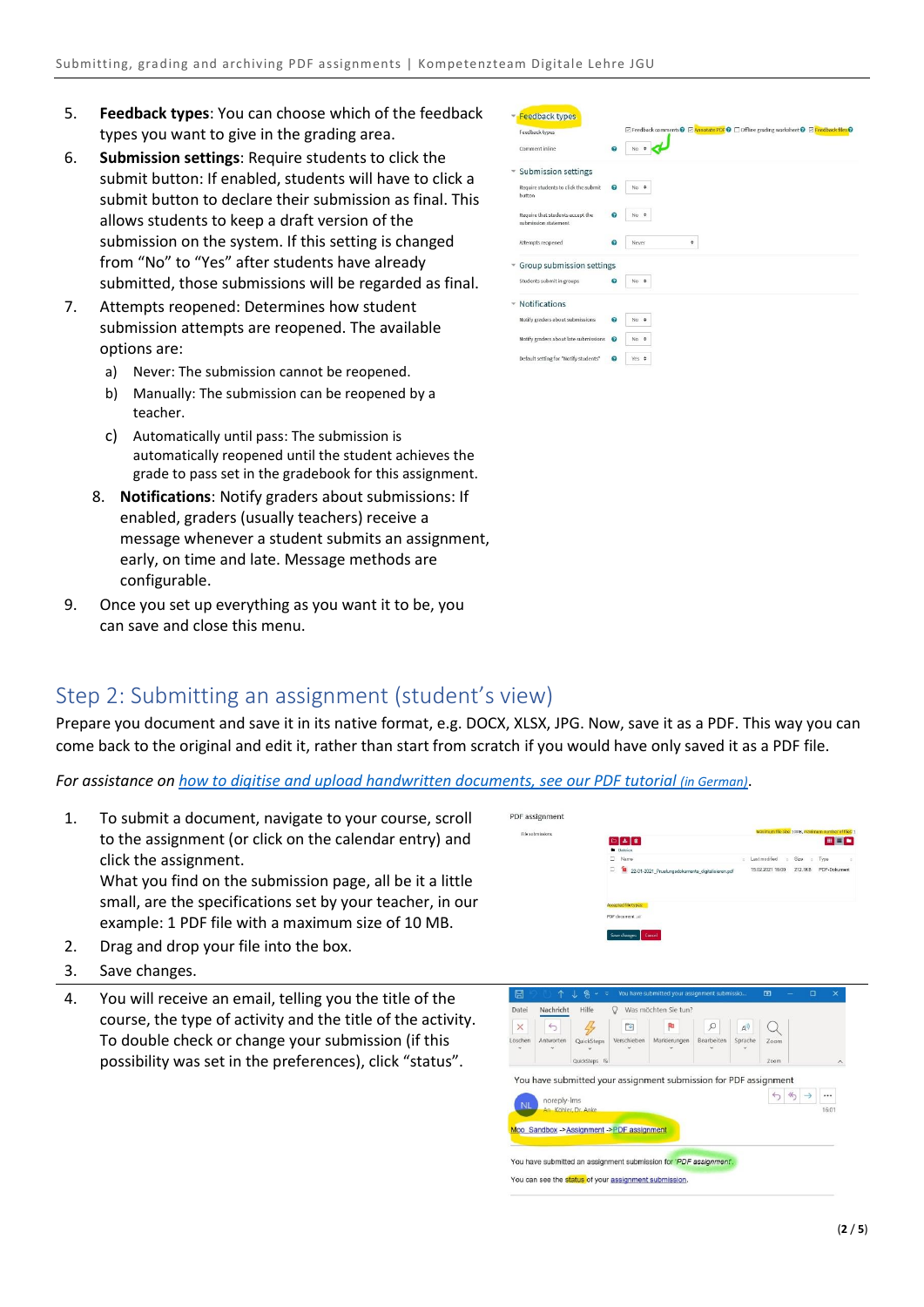5. After having received feedback or grading, students will be notified as well, if this was marked in the options.

|         |                     |                                           | 凹           | Æ            | $\mathcal{Q}$ | $A^{(1)}$ |      |  |       |
|---------|---------------------|-------------------------------------------|-------------|--------------|---------------|-----------|------|--|-------|
| Löschen | Antworten           | QuickSteps                                | Verschieben | Markierungen | Bearbeiten    | Sprache   | Zoom |  |       |
|         |                     | QuickSteps 5                              |             |              |               |           | Zoom |  | ㅅ     |
| NI      | An Köhler, Dr. Anke |                                           |             |              |               |           |      |  | 16:42 |
|         |                     |                                           |             |              |               |           |      |  |       |
|         |                     | Moo Sandbox ->Assignment ->PDF assignment |             |              |               |           |      |  |       |
|         |                     |                                           |             |              |               |           |      |  |       |

6. **Submission status**: When you return to the starting page of the assignment, you get the overview of the submission, including whether or not you can still make changes to your submission.

| PDF assignment<br>Submission status |                                                                                           |                                                |
|-------------------------------------|-------------------------------------------------------------------------------------------|------------------------------------------------|
|                                     |                                                                                           |                                                |
| Sulminoien status                   | Salesited for grading                                                                     |                                                |
| Grading status                      | <b>Linder</b>                                                                             |                                                |
| Due date                            | Montag, 22 Februar 2021, 8:00                                                             |                                                |
| time neconing                       | tidays to home                                                                            |                                                |
| tast notified                       | Nontag, 15 Februar 2021, 4:21                                                             |                                                |
| File submissions                    | 22-03-2021, Prachargabhamerte, digitalisieren ad 15 Deirusz 2021, 401                     |                                                |
| Submission<br>comments              | > Commerts (1)<br><b>INVENIAL PROTECTION</b><br>a tea awaren (Ar<br><b>DATA increase </b> | û.                                             |
|                                     | Saw comment) Cancel                                                                       |                                                |
|                                     |                                                                                           |                                                |
|                                     |                                                                                           | Renove submission<br>töksabmission             |
|                                     |                                                                                           | You can still make changes to your submission. |
|                                     |                                                                                           |                                                |
|                                     |                                                                                           |                                                |

Feedback

in a

7. **Feedback**: Here you see all the feedback comments. When clicking "View annotated PDF", the integrated PDF tool opens. By clicking the file link, you can download the annotated file.

**8.**

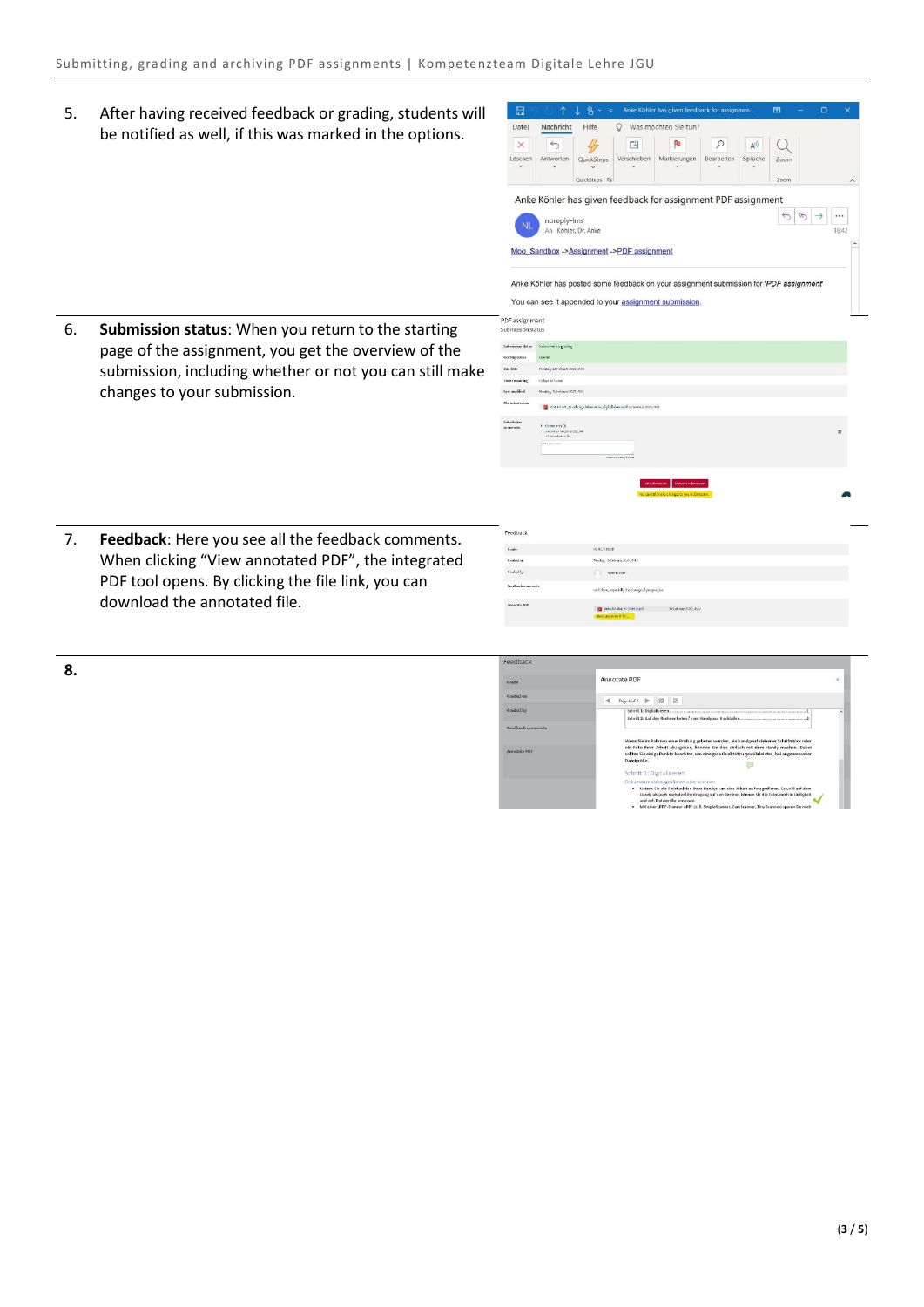## <span id="page-3-0"></span>Step 3: Grading and saving assignments (teacher's view)

- 1. Click the link to the assignment. You see a list of submissions with the status in the grading process. Depending on what you set in the preferences, you can
	- Download selected or all submissions, e.g. to archive them
	- See and change the **Grade**: Enter the score
	- **Edit**: Annotate the PDF submission in the integrated PDF tool
	- **Comment** on the submission
	- Give **feedback comments** to the document in general
	- See the **teacher's annotated** submission
	- See further **feedback files** you uploaded
	- See the **final grade**

| PDF assignment |                        |                                 |                                                                    |                             |                                                              |        |                                     |                                                                                   |                                    |                             |                          |                      |                         |                |
|----------------|------------------------|---------------------------------|--------------------------------------------------------------------|-----------------------------|--------------------------------------------------------------|--------|-------------------------------------|-----------------------------------------------------------------------------------|------------------------------------|-----------------------------|--------------------------|----------------------|-------------------------|----------------|
| Grading action |                        | Choose                          |                                                                    |                             |                                                              |        |                                     |                                                                                   |                                    |                             |                          |                      |                         |                |
|                |                        | Choose                          |                                                                    |                             |                                                              |        |                                     |                                                                                   |                                    |                             |                          |                      |                         |                |
| First name     |                        | <b>Download all submissions</b> |                                                                    |                             |                                                              |        |                                     |                                                                                   |                                    |                             |                          |                      | Reset table preferences |                |
| Surname All    | <b>All</b>             | View gradebook                  | Upload multiple feedback files in a zip<br>A D L U E F U R I J N L |                             | M N O P Q R S T U V W X Y Z<br>$M N O P Q R S T U V W X Y Z$ |        |                                     |                                                                                   |                                    |                             |                          |                      |                         |                |
| Select         | <b>User</b><br>picture | First<br>name/<br>Surname       | <b>Email address</b>                                               | <b>Status</b><br>-          | Grade                                                        | Edit   | Last<br>modified<br>(submission)    | <b>File submissions</b>                                                           | <b>Submission</b><br>comments<br>- | Last<br>modified<br>(grade) | <b>Feedback comments</b> | Annotate<br>PDF<br>٠ | Feedback<br>files<br>-  | Final<br>grade |
| $\Box$         | O                      | Anke<br>Köhler                  | anke.koehler@zq.uni-<br>mainz.de                                   | Submitted<br>for<br>grading | Grade<br>/100.00                                             | Edit * | Montag, 15<br>Februar<br>2021, 4:01 | - 53<br>22-01-2021_Pruefungsdokumente_digitalisieren.pdf<br>15 Februar 2021, 4:01 | Comments<br>(0)                    | $\sim$                      |                          |                      |                         |                |
| $\langle$      | Notify students        |                                 |                                                                    | Yes $\div$                  | Save all quick grading changes                               |        |                                     |                                                                                   |                                    |                             |                          |                      |                         | $\rightarrow$  |

- 2. To annotate the submitted PDF online in the LMS integrated PDF tool, click "Grade" and choose "Grade" from the menu.
- 3. As you can see, in this view teachers can also grant extensions to closed submissions or prevent submission changes in still ongoing submissions.
- 4. The submitted PDF file opens.

At the top you find the title of the course and the course activity; the student's name and the assignment's due date.

The bigger window shows the document and annotation tools. You can highlight, comment or stamp – and change these annotations. At the bottom you can choose what to do next: save

changes, save and show next or reset your feedback. If you enable "Notify students" they will receive an email similar to the submission confirmation (see above).